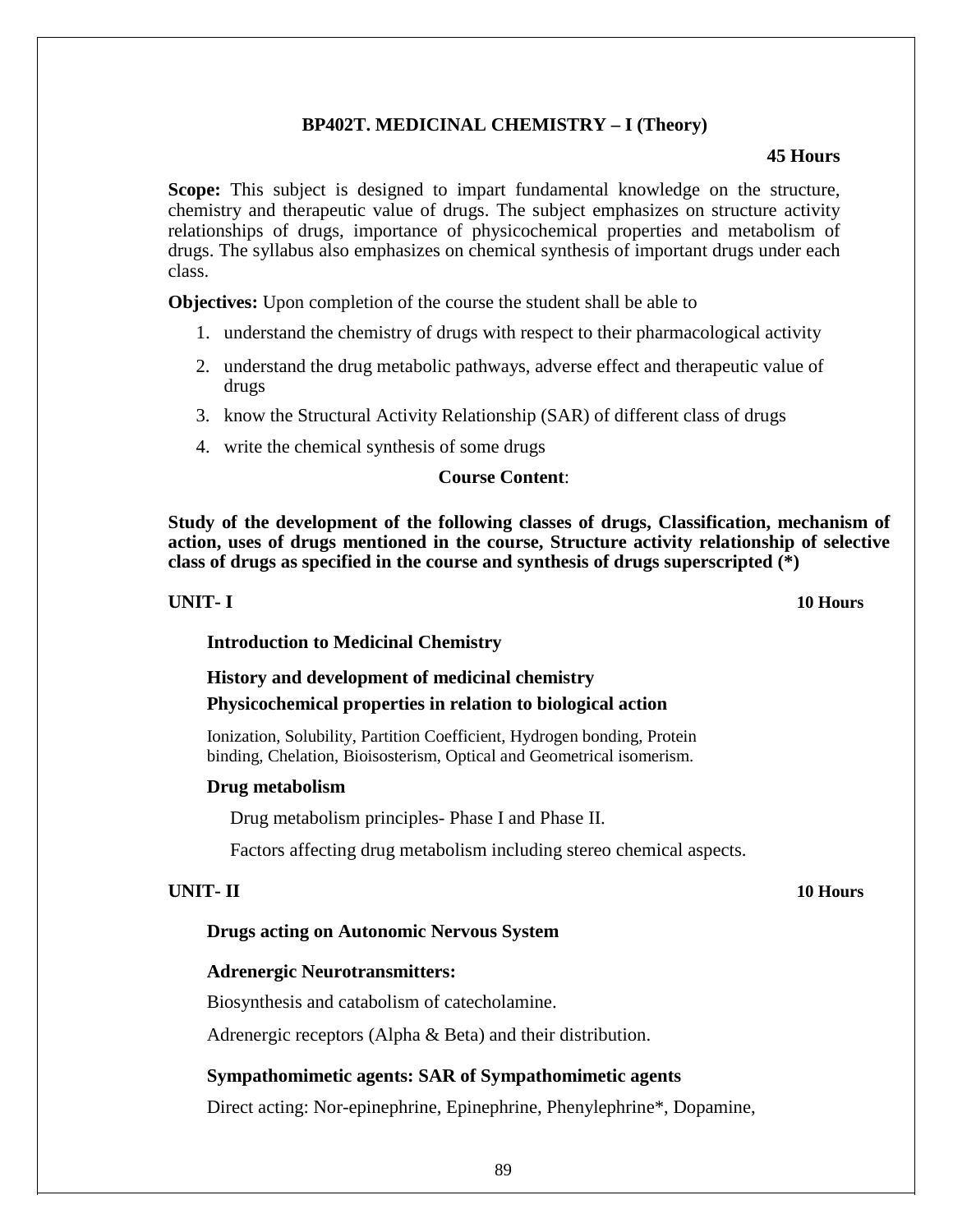Methyldopa, Clonidine, Dobutamine, Isoproterenol, Terbutaline, Salbutamol\*, Bitolterol, Naphazoline, Oxymetazoline and Xylometazoline.

Indirect acting agents: Hydroxyamphetamine, Pseudoephedrine, Propylhexedrine.

Agents with mixed mechanism: Ephedrine, Metaraminol.

# **Adrenergic Antagonists:**

**Alpha adrenergic blockers:** Tolazoline\*, Phentolamine, Phenoxybenzamine, Prazosin, Dihydroergotamine, Methysergide.

**Beta adrenergic blockers:** SAR of beta blockers, Propranolol\*, Metibranolol, Atenolol, Betazolol, Bisoprolol, Esmolol, Metoprolol, Labetolol, Carvedilol.

# **UNIT-III 10 Hours**

### **Cholinergic neurotransmitters:**

Biosynthesis and catabolism of acetylcholine.

Cholinergic receptors (Muscarinic & Nicotinic) and their distribution.

## **Parasympathomimetic agents: SAR of Parasympathomimetic agents**

**Direct acting agents:** Acetylcholine, Carbachol\*, Bethanechol, Methacholine, Pilocarpine.

### **Indirect acting/ Cholinesterase inhibitors (Reversible & Irreversible):**

Physostigmine, Neostigmine\*, Pyridostigmine, Edrophonium chloride, Tacrine hydrochloride, Ambenonium chloride, Isofluorphate, Echothiophate iodide, Parathione, Malathion.

**Cholinesterase reactivator:** Pralidoxime chloride.

### **Cholinergic Blocking agents: SAR of cholinolytic agents**

**Solanaceous alkaloids and analogues:** Atropine sulphate, Hyoscyamine sulphate, Scopolamine hydrobromide, Homatropine hydrobromide, Ipratropium bromide\*.

**Synthetic cholinergic blocking agents:** Tropicamide, Cyclopentolate hydrochloride, Clidinium bromide, Dicyclomine hydrochloride\*, Glycopyrrolate, Methantheline bromide, Propantheline bromide, Benztropine mesylate, Orphenadrine citrate, Biperidine hydrochloride, Procyclidine hydrochloride\*, Tridihexethyl chloride, Isopropamide iodide, Ethopropazine hydrochloride.

## **UNIT- IV 08 Hours**

# **Drugs acting on Central Nervous System A. Sedatives and Hypnotics:**

**Benzodiazepines:** SAR of Benzodiazepines, Chlordiazepoxide, Diazepam\*, Oxazepam, Chlorazepate, Lorazepam, Alprazolam, Zolpidem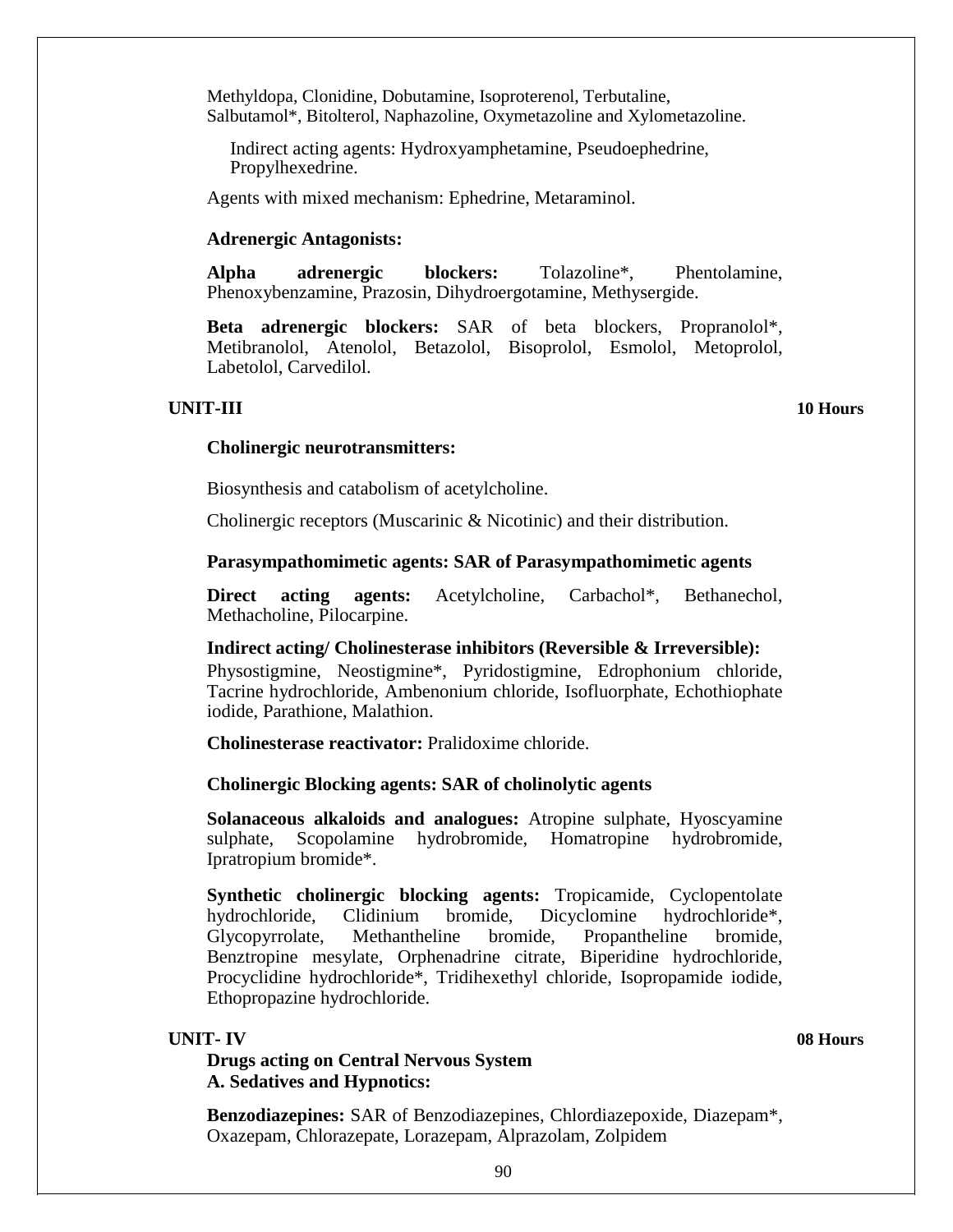# **A. Sedatives and Hypnotics:**

**Benzodiazepines:** SAR of Benzodiazepines, Chlordiazepoxide, Diazepam\*, Oxazepam, Chlorazepate, Lorazepam, Alprazolam, Zolpidem

**Barbiturtes:** SAR of barbiturates, Barbital\*, Phenobarbital, Mephobarbital, Amobarbital, Butabarbital, Pentobarbital, Secobarbital

# **Miscelleneous:**

Amides & imides: Glutethmide.

Alcohol & their carbamate derivatives: Meprobomate, Ethchlorvynol.

Aldehyde & their derivatives: Triclofos sodium, Paraldehyde.

# **B. Antipsychotics**

**Phenothiazeines:** SAR of Phenothiazeines - Promazine hydrochloride, Chlorpromazine hydrochloride\*, Triflupromazine, Thioridazine hydrochloride, Piperacetazine hydrochloride, Prochlorperazine maleate, Trifluoperazine hydrochloride.

**Ring Analogues of Phenothiazeines: Chlorprothixene**, Thiothixene, Loxapine succinate, Clozapine.

**Fluro buterophenones:** Haloperidol, Droperidol, Risperidone.

**Beta amino ketones:** Molindone hydrochloride.

**Benzamides:** Sulpieride.

**C. Anticonvulsants:** SAR of Anticonvulsants**,** mechanism of anticonvulsant action

**Barbiturates**: Phenobarbitone, Methabarbital.

**Hydantoins:** Phenytoin\*, Mephenytoin, Ethotoin

**Oxazolidine diones:** Trimethadione, Paramethadione

**Succinimides:** Phensuximide, Methsuximide, Ethosuximide\*

**Urea and monoacylureas**: Phenacemide, Carbamazepine\*

**Benzodiazepines**: Clonazepam

**Miscellaneous:** Primidone, Valproic acid , Gabapentin, Felbamate

## **UNIT – V 07 Hours**

**Drugs acting on Central Nervous System**

**General anesthetics:**

**Inhalation anesthetics:** Halothane\*, Methoxyflurane, Enflurane, Sevoflurane, Isoflurane, Desflurane.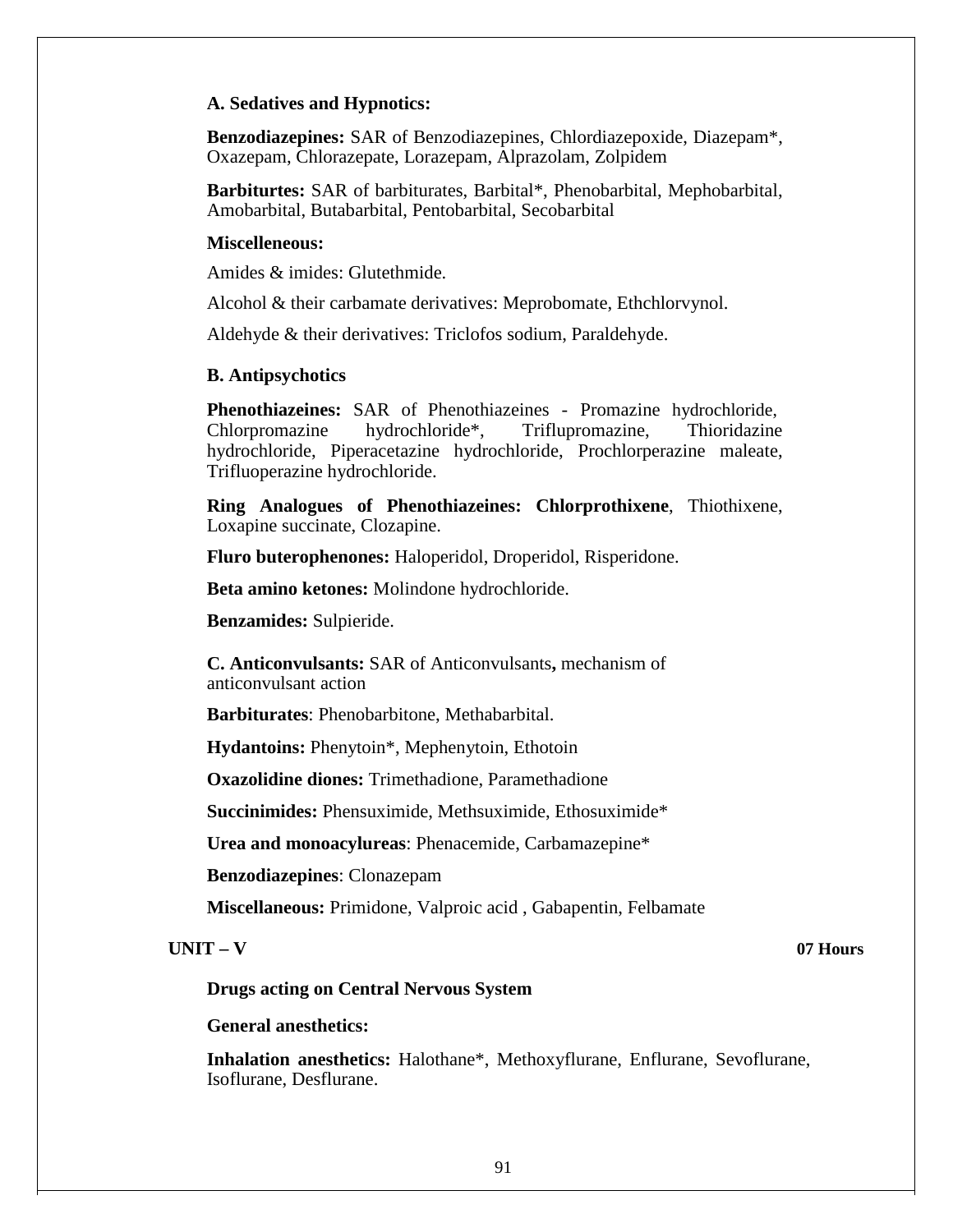**Ultra short acting barbitutrates:** Methohexital sodium\*, Thiamylal sodium, Thiopental sodium.

**Dissociative anesthetics:** Ketamine hydrochloride.\*

## **Narcotic and non-narcotic analgesics**

**Morphine and related drugs:** SAR of Morphine analogues, Morphine sulphate, Codeine, Meperidine hydrochloride, Anilerdine hydrochloride, Diphenoxylate hydrochloride, Loperamide hydrochloride, Fentanyl citrate\*, Methadone hydrochloride\*, Propoxyphene hydrochloride, Pentazocine, Levorphanol tartarate.

**Narcotic antagonists:** Nalorphine hydrochloride, Levallorphan tartarate, Naloxone hydrochloride.

**Anti-inflammatory agents:** Sodium salicylate, Aspirin, Mefenamic acid\*, Meclofenamate, Indomethacin, Sulindac, Tolmetin, Zomepriac, Diclofenac, Ketorolac, Ibuprofen\*, Naproxen, Piroxicam, Phenacetin, Acetaminophen, Antipyrine, Phenylbutazone.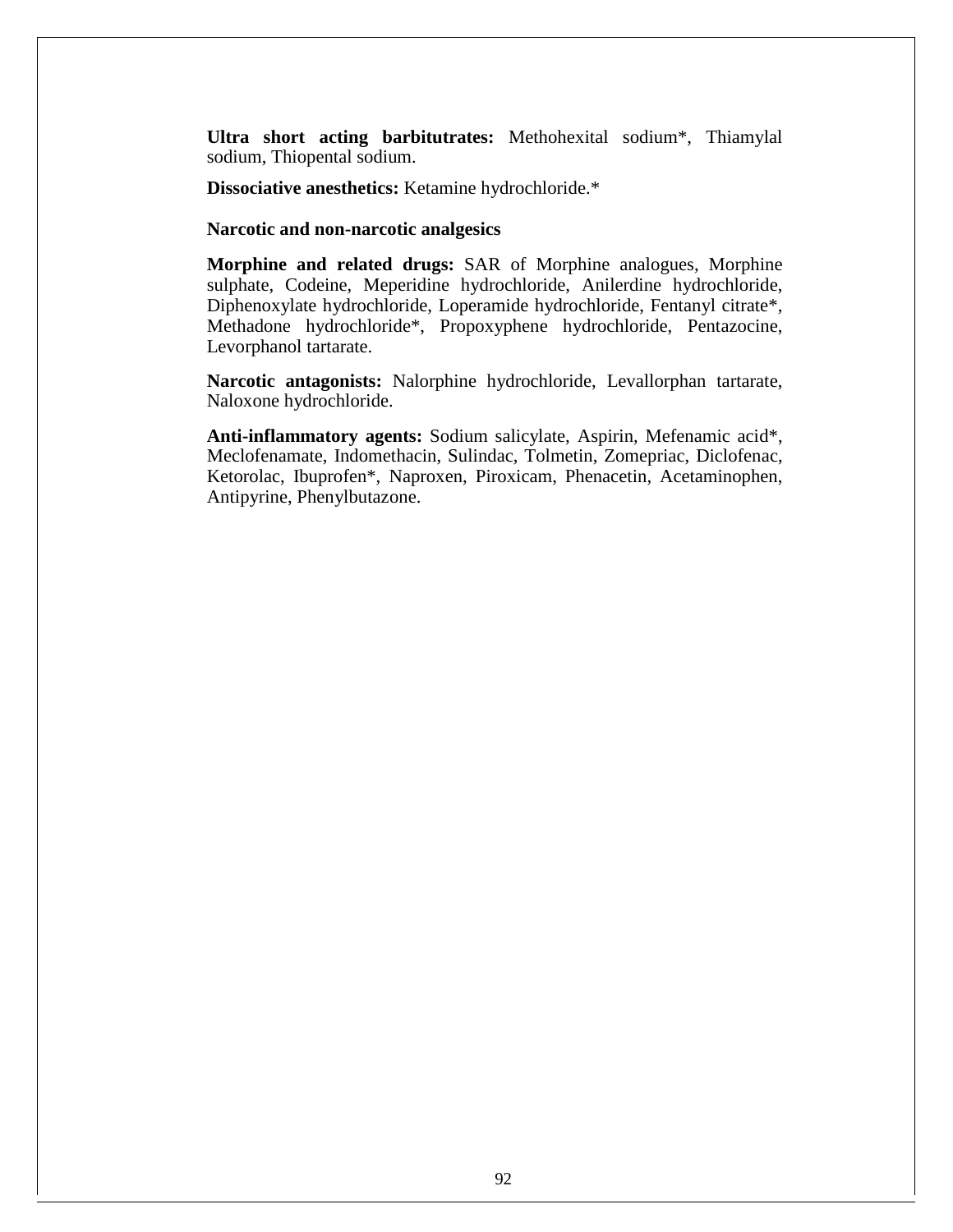# **BP406P. MEDICINAL CHEMISTRY – I (Practical)**

# **4 Hours/Week**

# **I Preparation of drugs/ intermediates**

- 1 1,3-pyrazole
- 2 1,3-oxazole
- 3 Benzimidazole
- 4 Benztriazole
- 5 2,3- diphenyl quinoxaline
- 6 Benzocaine
- 7 Phenytoin
- 8 Phenothiazine
- 9 Barbiturate
- **II Assay of drugs**
- 1 Chlorpromazine
- 2 Phenobarbitone
- 3 Atropine
- 4 Ibuprofen
- 5 Aspirin
- 6 Furosemide

# **III Determination of Partition coefficient for any two drugs**

# **Recommended Books (Latest Editions)**

- 1. Wilson and Giswold's Organic medicinal and Pharmaceutical Chemistry.
- 2. Foye's Principles of Medicinal Chemistry.
- 3. Burger's Medicinal Chemistry, Vol I to IV.
- 4. Introduction to principles of drug design- Smith and Williams.
- 5. Remington's Pharmaceutical Sciences.
- 6. Martindale's extra pharmacopoeia.